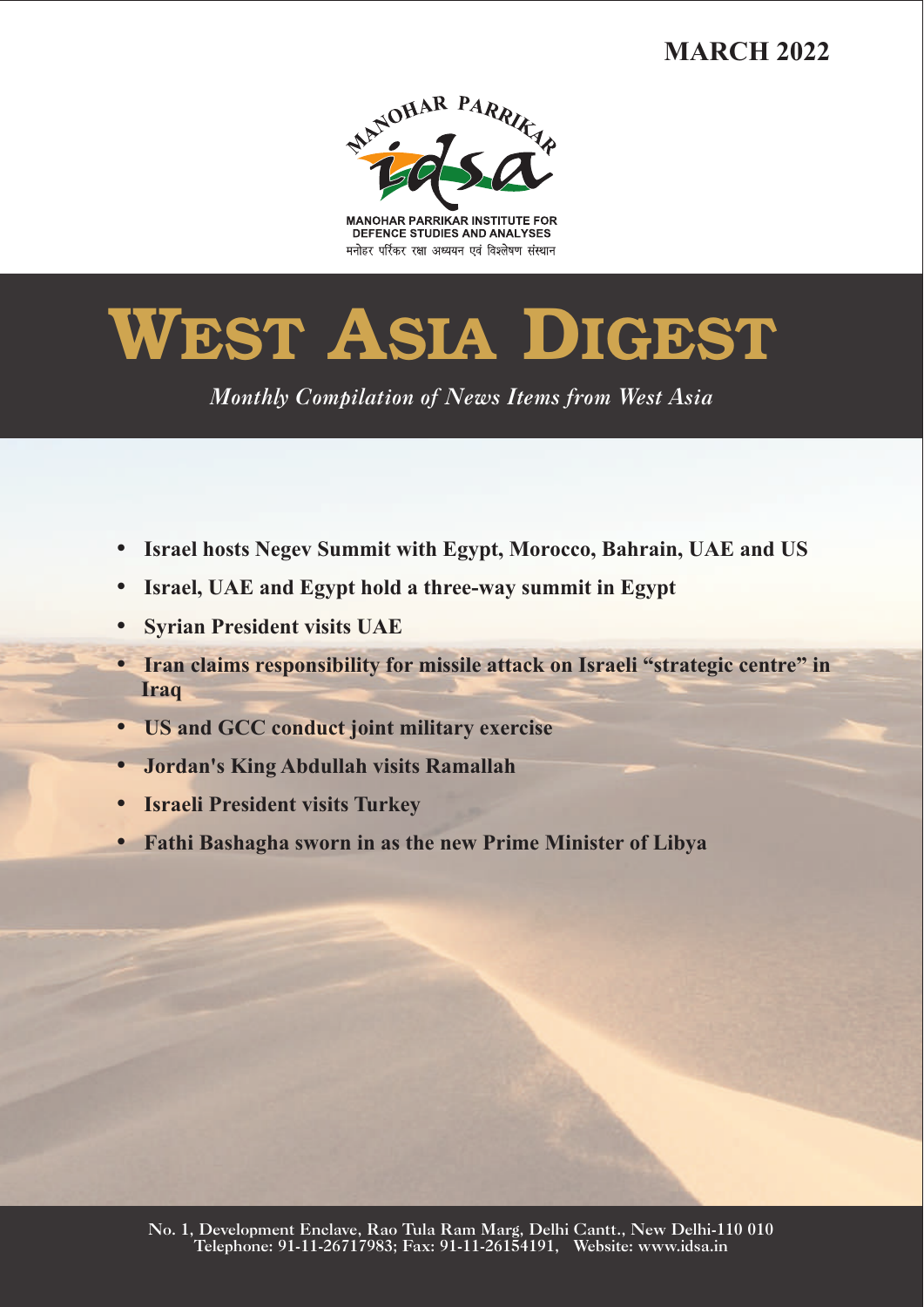#### **Israel hosts Negev Summit with Egypt, Morocco, Bahrain, UAE and US**

Israel hosted the Negev Summit on March 27, 2022 in Kibbutz Sde Boker, with the participation of Israel, Egypt, Morocco, Bahrain, UAE and US. The central issues of discussion included the Iran nuclear talks and the fallouts of the Ukraine-Russia war. While Egypt and Morocco expressed their concern over the deteriorating food security situation as a result of the war, the impact on the global oil supply levels and their prices were also a matter of deliberation at the Summit. The participating countries decided to form six working groups focussing on security, energy, tourism, health, education and food and water security. They also expressed their willingness to turn it into a permanent gathering which would attempt to meet once or twice a year. The Summit holds significance considering the participation of Arab countries such as Morocco, Bahrain, UAE who had recently normalised relationship with Israel.

### **Israel, UAE and Egypt hold a threeway summit in Egypt**

Against the backdrop of the Russia-Ukraine crisis and the Vienna talks in on the Iranian nuclear issue, the Israeli Prime Minister Neftali Bennett, Abu Dhabi Crown Prince Sheikh Mohammed bin Zayed Al Nahyan and Egyptian President Abdel Fattah Al Sisi held a three-way summit on March 22, 2022. During the meeting, the leaders discussed negotiations over the Joint Comprehensive Plan of Action (JCPOA), ties between the three countries and ways to strengthen them on all levels. Another important issue discussed in the trilateral meeting was regarding enhancing energy ties between the three, especially in light of the fluctuation in the energy market due to the recent sanctions on Russia.

# **Syrian President visits UAE**

Syrian President Bashar Al Assad visited Abu Dhabi on March 18, 2022 and met with the Sheikh Mohammed bin Zayed Al Nahyan. The visit is significant as it was the first time Assad visited an Arab state since the Syrian war erupted in 2011. Assad discussed the withdrawal of foreign forces from Syria and humanitarian support to his country. The visit underlined growing rapprochement between Syria, UAE and other regional countries, who previously isolated Assad. This was also evident in the Jordanian King's telephonic conversation with Assad in October, following which he urged the US to lift sanctions on Syria for it to be able to resume trade with the neighbouring countries. The trip was criticised by the US, calling it 'extremely disappointing.'

### **Iran claims responsibility for missile attack on Israeli "strategic centre" in Iraq**

Iran took responsibility for a missile strike on the Iraqi city Erbil, claiming it to have targeted an Israeli 'strategic centre' on March 13, 2022. This was reconfirmed by Iran's Revolutionary Guard Corps (IRGC) who later established that the targeted sites were used by Israel. The authorities in Iraq's autonomous Kurdish region confirmed that 12 ballistic missiles targeted the US installations and wounded two civilians. The strike came a week after the IRGC vowed to take revenge for its two officers who were allegedly killed in a rocket attack in Syria by Israel. Masrour Barzani, Prime Minister of Iraq's Kurdistan Regional Government, criticised the attack and appealed for calm. The strikes have severely intensified the tensions between Israel and Iran.